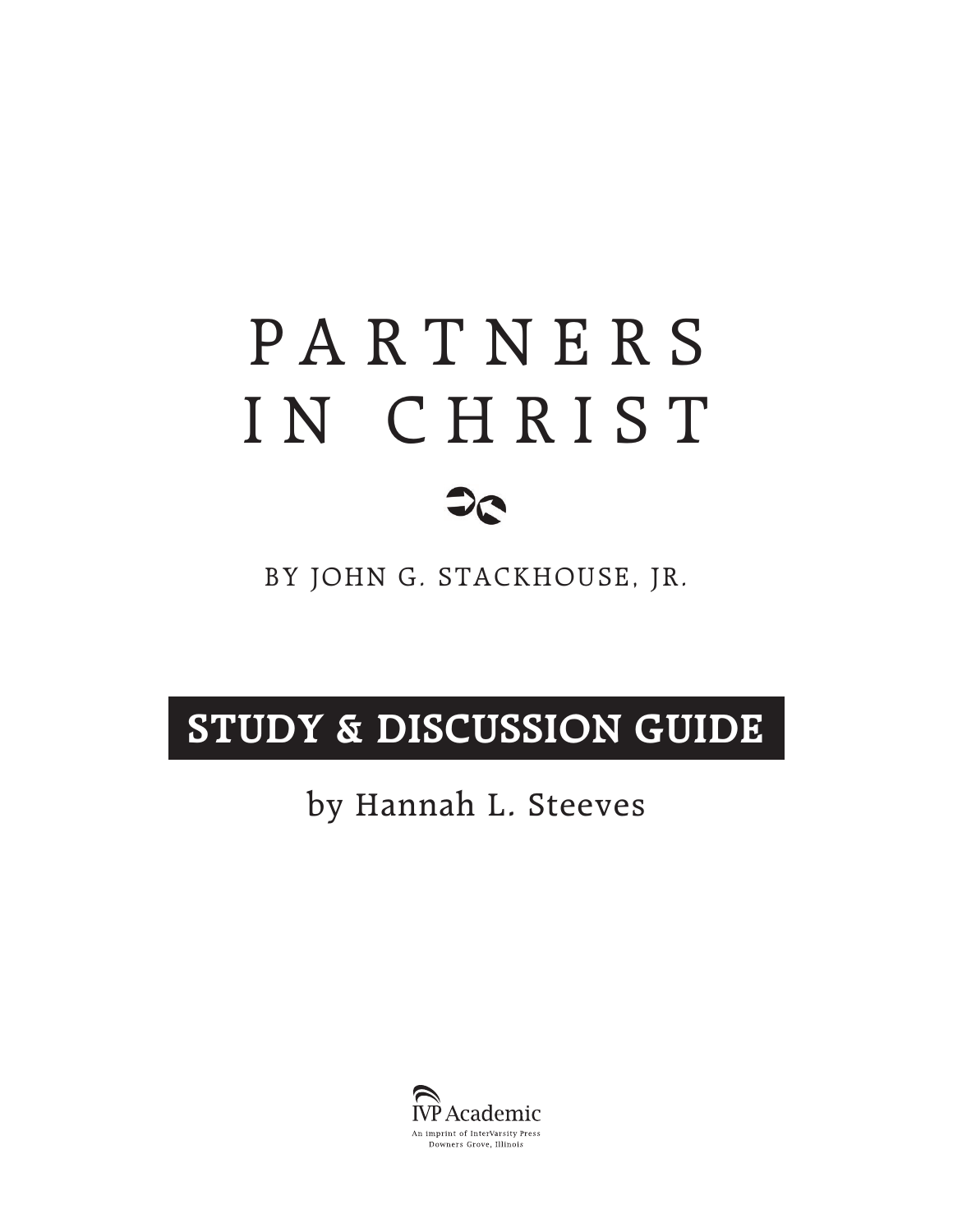#### **Chapter 1 – Whose Side Are You On?**

- How do you understand the terms "feminist," "patriarchalist," "complementarian" and "egalitarian"? What comes to mind as you think about each word? What sort of assumptions do these words carry in our culture (or within the Christian sub-culture)?
- Are you comfortable placing yourself under one of these labels? Can one hold an intermediate position? Why or why not?
- Why is it important to define terms in a discussion on gender? Must our terms be similar to be able to have a meaningful discussion?

#### **Chapter 2 – How** *Not* **To Decide About Gender**

- Professor Stackhouse argues that there is a tendency to rely solely on Biblicism when it comes to the discussion on gender: "The Bible says it; I believe it; that settles it" (page 18). How could it be harmful to narrow ourselves to this view? In what ways do our interpretations of the Bible sometimes require additional resources or voices? In what respects do we need to derive Christian ethics from more than just particular texts of Scripture?
- In what ways has culture helped in the pursuit of equality for men and women? In what ways has culture hindered the pursuit?
- Why is it important to test spiritual intuition (saying that an idea is specifically "from God")? How can we determine better what is actually the "genuinely true Word of God" (page 24)?
- How can we compensate for our own predispositions, limitations, and desires in order to hear the voice of God as clearly as possible?

#### **Chapter 3 – How I Changed My Mind**

- How has your view on gender been influenced by your background (where you grew up, what time period you were brought up in, family background, church background, etc.)?
- Why is it important that we have people in our lives who can challenge our views or help us to wrestle through issues?
- How do we communicate respectfully, knowing that we all have different places and families of origins, different church backgrounds, and more?

#### **Chapter 4 – Two More Theological Clues**

- What does Professor Stackhouse mean when he uses the term "control text" in reference to the Bible?
- Are there certain Bible verses that traditionally tend to "govern" others when it comes to the discussion on gender, whether for egalitarians or complementarians?
- What is the "hermeneutical circle/spiral" (page 38) in your own words? What are the elements involved?
- Professor Stackhouse writes, "The responsible thinker, according to this model, gathers all the relevant bits together – from tradition, scholarship, experience, art, and especially the Bible – and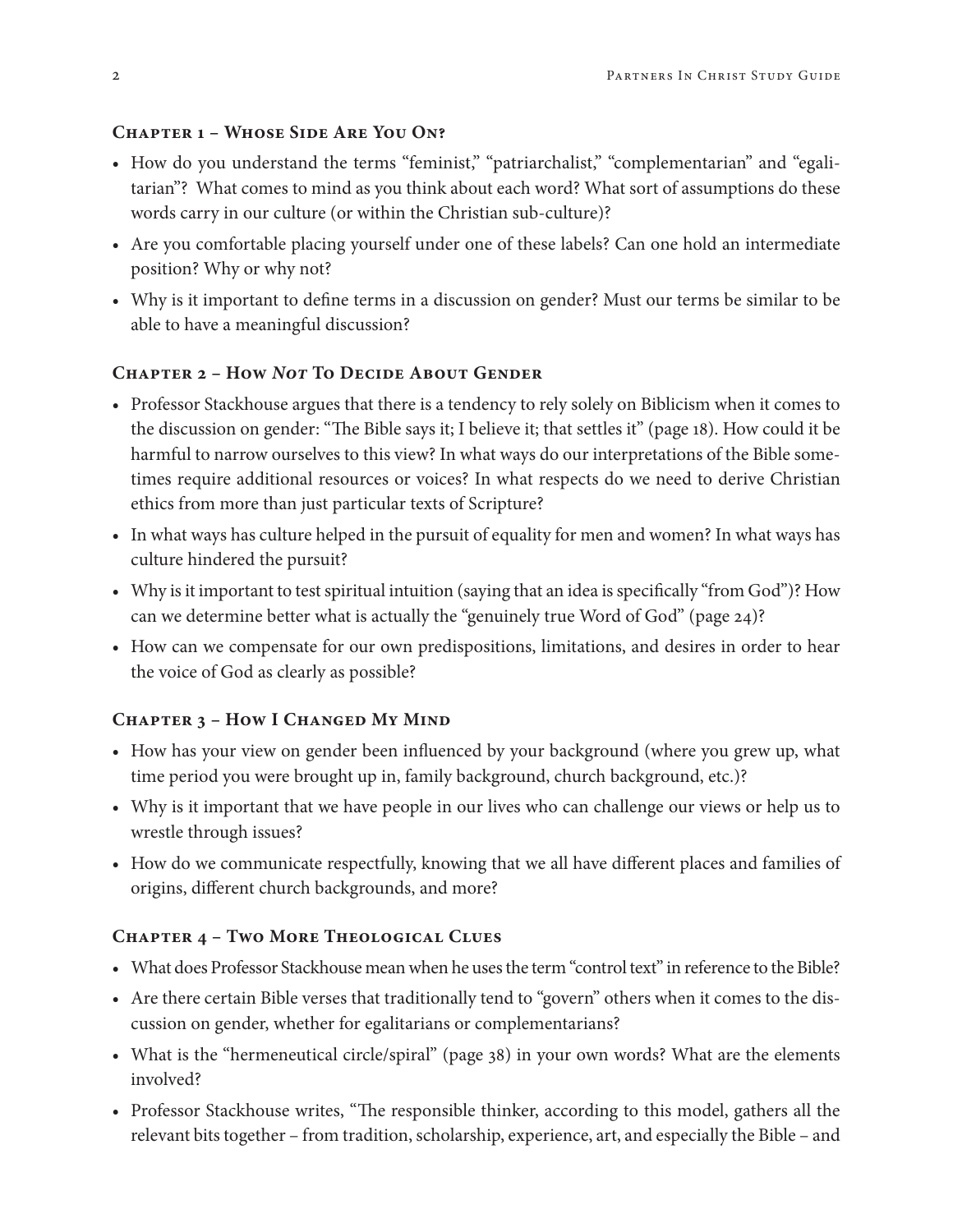then tries to discern what general pattern best explains them all" (page 39). Which of these sources do you find are often overlooked? How can our biases hinder what we conclude?

#### **Chapter 5 – The Model**

- Professor Stackhouse writes, "The Bible's teaching is often complex, subtle, and even ambiguous – for the trained interpreter as well as for the ordinary reader" (page 44). Do you agree with this statement? Why or why not? How does it affect the way that Christians should approach complex topics in their theologizing and in their behavior?
- This chapter talks about several instances in which women are given *some* leadership positions and *some* authority in certain circumstances. Discuss "the missionary exception," "the parachurch parenthesis," and "the 'under authority' arrangement" (pages 44-45). Are these "intermediate" positions satisfactory? Why or why not?

#### **Chapter 6 - Equality**

- Professor Stackhouse writes, "The first principle of this model is that men and women are equal before God" (page 47). Where does he ground this principle? Do you agree with his interpretation?
- This chapter lists several Biblical examples which seem to support both the egalitarian and complementarian positions. Did you find anything surprising within these Biblical examples? Were any of the ideas presented in this chapter new to you?
- Why is it important to acknowledge both sides of the argument instead of calling one or another position "flat out wrong" (page 50)?

#### **Chapter 7 – Gospel Priorities and Holy Pragmatism**

- The second principle to Professor Stackhouse's paradigm is that "some things matter more than others" (page 51). In Professor Stackhouse's view, what is the most important Biblical consideration?
- How does the principle of accommodation help to make sense of the seemingly contradictory Biblical passages concerning gender?
- What about this principle do you agree with? What parts seem hard to accept?
- In some cases, Professor Stackhouse says, patriarchy must be tolerated for the sake of the gospel. Do you agree or disagree with this statement?

#### **Chapter 8 – Eschatology**

- Eschatology is the study of the last things. What does this doctrine have to do with the discussion on gender?
- What would our view of gender be if we used the "already, but not yet" principle?
- In what ways do you see the Kingdom of God already being established when it comes to gender equality?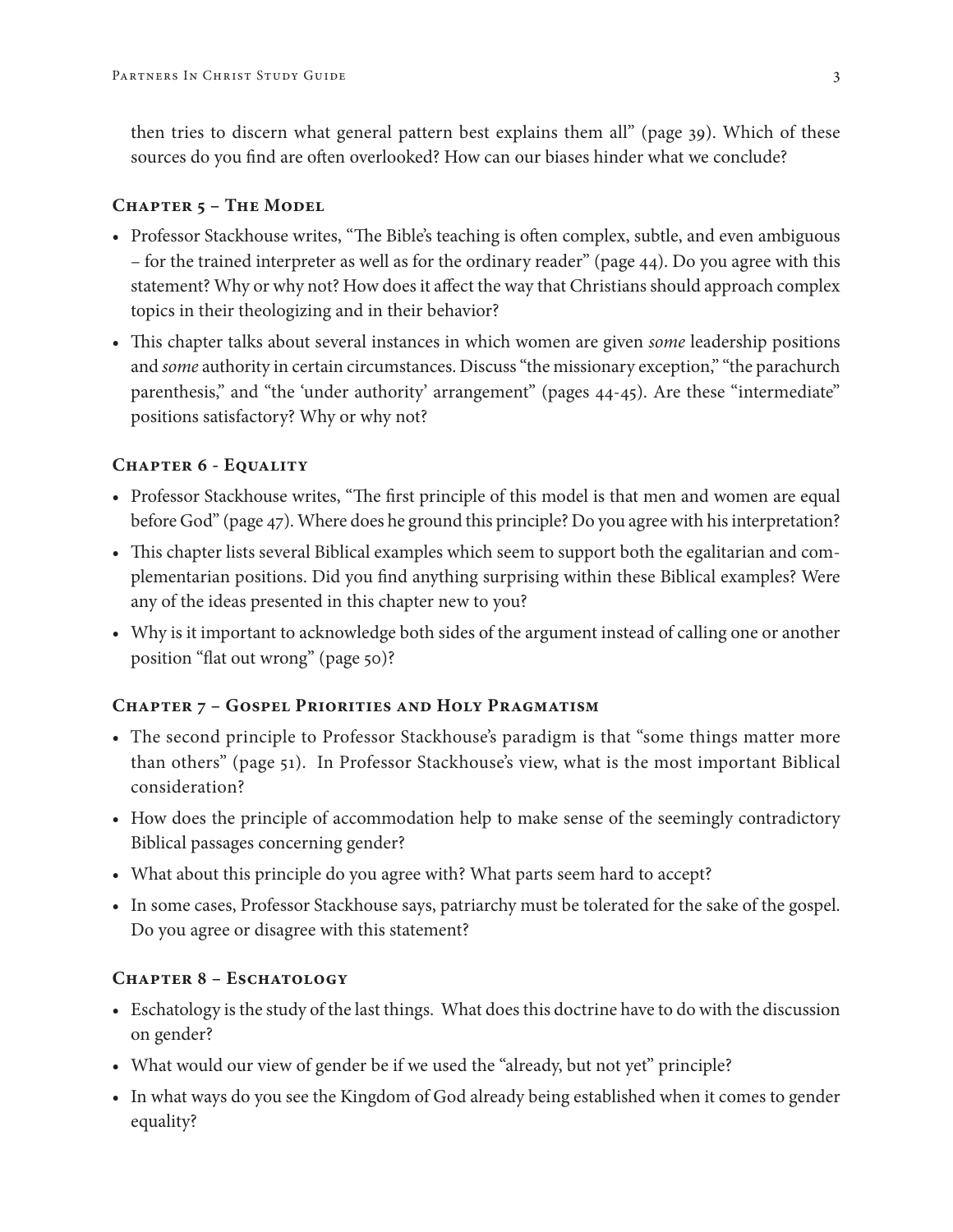- In what ways do you believe the Kingdom of God has not yet been fully realized when it comes to gender equality?
- The "policy of cultural conservatism" (page 56) was in place because the disciples believed that Jesus would return within their lifetime, so they worked under the political powers and social structures of that time. Do you believe we are always called to live under the political powers and social structures we have, or are we called to transform them?

#### **Chapter 9 – Liberty**

- What ideas, Bible verses, or images come to mind when you hear the term "Christian liberty" (page 61)?
- Biblical examples are given in this chapter to show how we are to use the liberty we have in Christ (pages 62-63). What makes the idea of Christian liberty distinct from other definitions of liberty?
- Can gospel priorities limit Christian liberty? Should they?
- Think of a time when you felt the need to restrain your Christian liberty for the sake of the gospel. Was it easy to do? How did you feel? What ultimately helped you to make the decision?
- How do we engage in the gender discussion without losing sight of the top priority, which is the effective spread of the gospel? How would discussion about gender cause us to lose sight of this priority? How would it help to bring the sharing of the gospel into greater focus?

#### **Chapter 10 – Gift, Calling, Order, and Edification**

- How would you define "gift," "calling," "order," and "edification"? How are these principles at work in 1 Corinthians 11-14? How are they at work in the church and home?
- How is it that the writings of Paul sound so egalitarian one minute, yet completely patriarchal the next? What explanations does Professor Stackhouse give (pages 67-69)?
- What is your experience of leadership in the church? Are there ways for women to help to improve church leadership?
- How do you think egalitarianism helps or hurts the furtherance of the gospel in your context? How do you think complementarianism helps or hurts the furtherance of the gospel in your context?
- Considering roles in the home, Professor Stackhouse lists scripture passages (Ephesians 5:21-33, 1 Peter 3:1-2) in this chapter that deal with the notion of wives being subject to husbands. How does he interpret these passages (pages 75-78)? Do you agree or disagree with this interpretation?

#### **Chapter 11 – The Pattern of Doubleness**

- What does Professor Stackhouse mean by a "pattern of doubleness" found in the Biblical texts on gender (page 81)?
- What are a few examples he gives of this "pattern of doubleness"?
- Why does Professor Stackhouse believe this to be an important pattern when it comes to the topic of gender (pages 85-86)?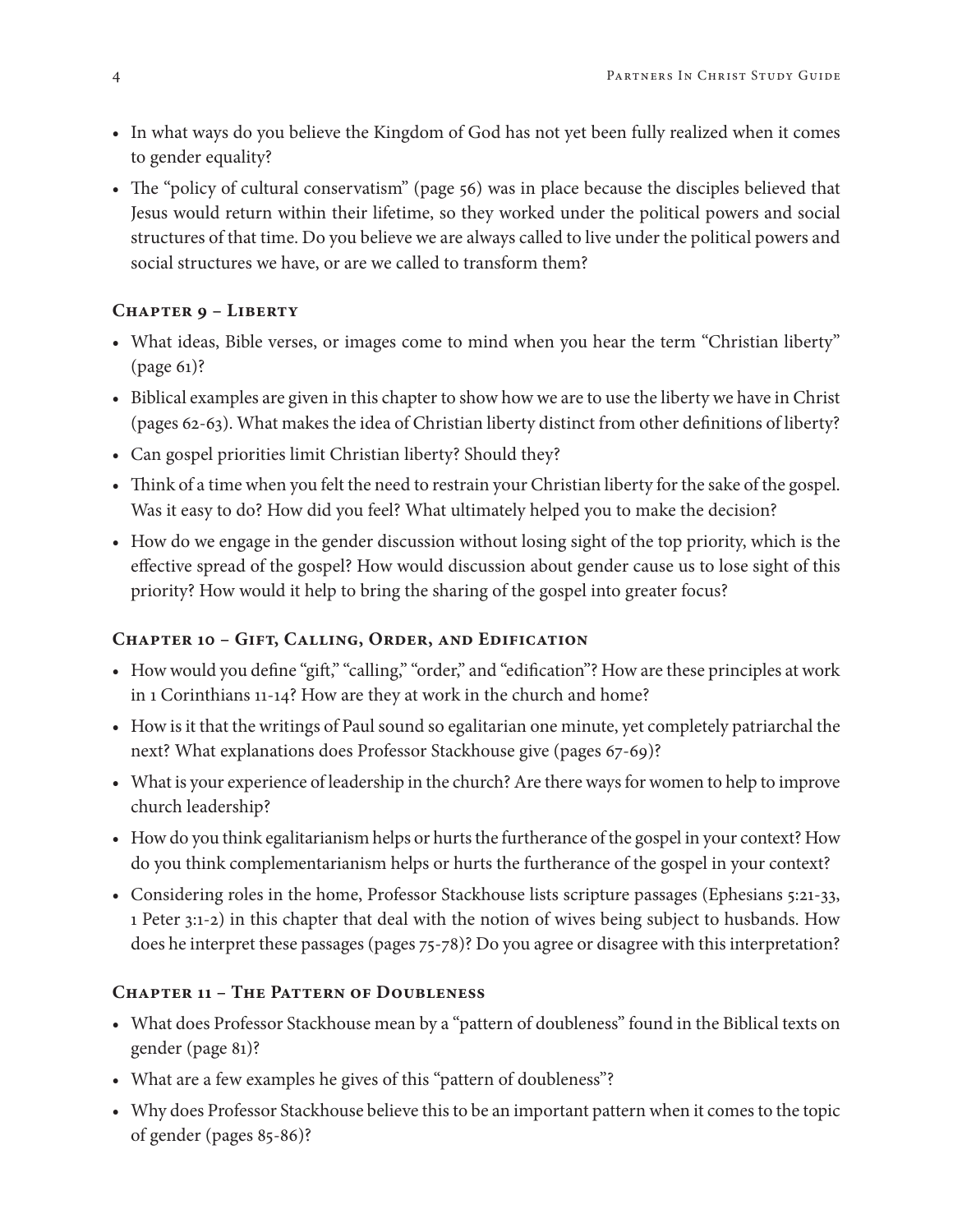- If both egalitarian and patriarchal elements are found in these scriptural passages, should we pay more attention to one or the other of them in our context? Why or why not?
- If both elements are there, what are the dangers of reading from a *solely* patriarchal view? What are the dangers of reading from a *solely* egalitarian view?

#### **Chapter 12 – What Then?**

- This chapter raises the question, "Why would God call entirely equal sexes to deeply different roles…. Why indeed would one role be that of leadership and the other of submission, if women and men are not only equal in status and dignity before God but equal in every other way as well?" (page 89). How would this question be answered from a complementarian viewpoint?
- Professor Stackhouse suggests that the complementarian position taken to answer to this question has become incoherent (page 90). Why does he suggest this? Are there any weaknesses in this argument?
- Is there a solid rationale for why women should remain in submissive roles even as egalitarianism becomes more widely accepted?
- This chapter also raises the question, "What is God calling Christians to do in regard to gender when society itself shifts to egalitarianism?" (page 91). Do Christians "lag behind" society on this issue (page 91)? Is that a problem if we do?

#### **Chapter 13 – Counterarguments from Theology**

- How does Professor Stackhouse define the "task of Christian theology" (page 94)? Do you agree with his definition?
- Why is it important to develop a coherent theology of gender? How can we be sure our theology is coherent?
- Which arguments from theology sound familiar to you? Have these issues ever been raised in your context?
- Which points do you find most interesting in Professor Stackhouse's response to these arguments?

#### **Chapter 14 – Counterarguments from Church History**

- Are you familiar with any of these arguments in your own context?
- Which arguments from church history are the most persuasive for you? Why?
- Which arguments are the least persuasive? Why?
- What is your reaction to how Professor Stackhouse responds to these arguments?

#### **Chapter 15 – Counterarguments from Contemporary Experience and Practice**

- Which of the counterarguments from contemporary experience and practice do you find to be the most convincing? Which do you find to be the least convincing?
- How does Professor Stackhouse respond to these arguments? Are they strong responses?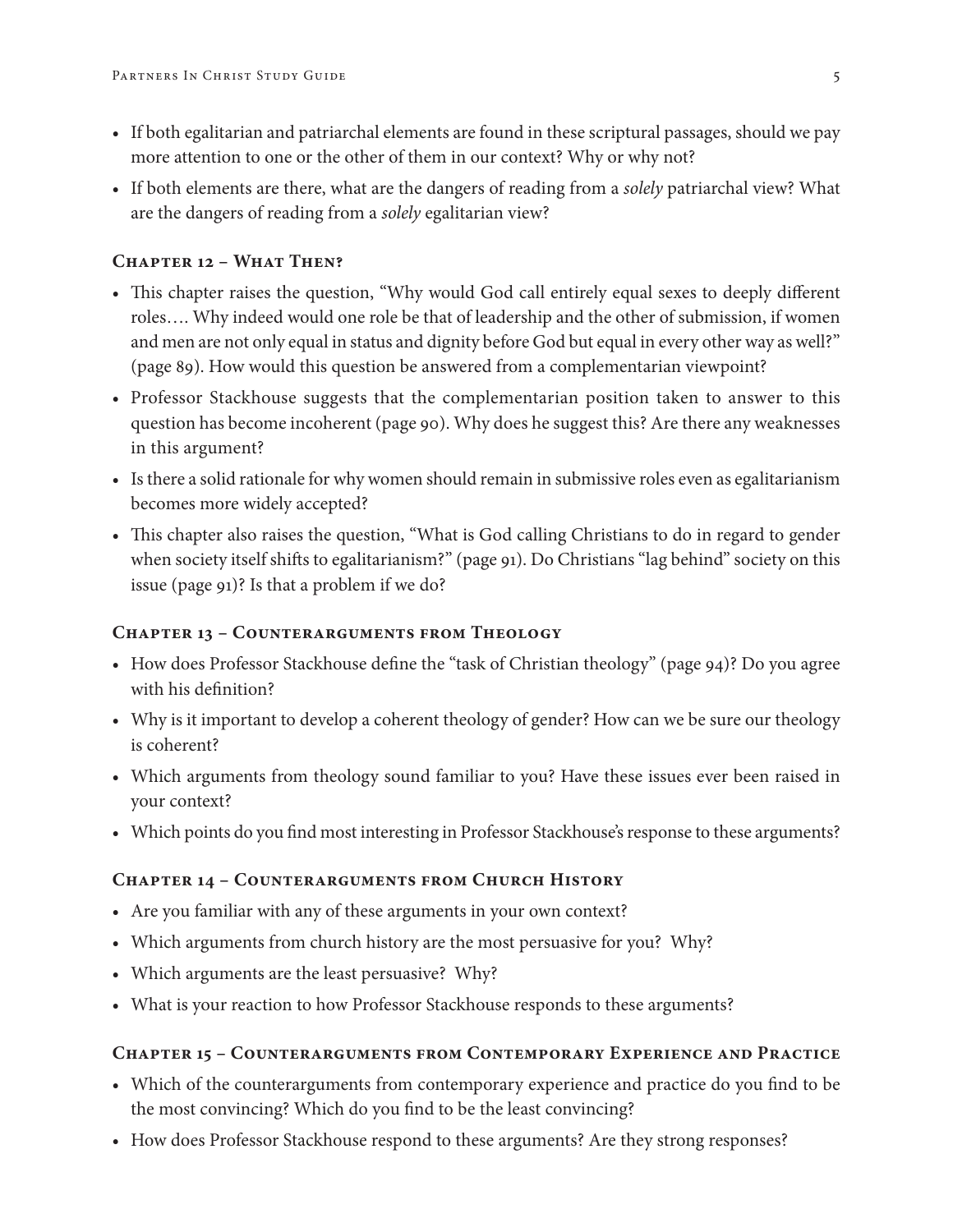• The last counterargument deals directly with how the church reacts to culture and suggests how the church should react to culture. What is still the main priority for the church regardless of the presence or absence of patriarchy (pages 124-125)?

#### **Chapter 16 – What Then?**

- The first guiding principle mentioned in this chapter is "activism." What is "activism," in your own words? How, according to Professor Stackhouse, does activism play a role in the discussion on gender?
- The second principle is "realism." What is "realism"? Why is it important in this discussion?
- The third element is "vocation." What does "vocation" mean? What are some ways you feel you have been called by God? What should our vocational approach be towards the issue of gender equality?
- The fourth principle is "hope." Why is hope such an important element in this discussion? What hope do we have as Christians in general? What hope do we have as we discuss gender equality as Christians?
- How do these principles apply in specific challenges and situations (pages 128-131)?
- Professor Stackhouse challenges readers at the end of this chapter to ask, "What should I do to compensate for my own predispositions, limitations, and desires in order to hear the voice of God as clearly, and searchingly, and transformationally as possible?" Share ideas that might help answer this question.

#### **Chapter 17 – Inclusive Language**

- Do you believe there is a need for revision of language within the Biblical text? Why or why not? What are some of the challenges that come with revision according to this chapter?
- It is obvious to readers of Scripture that the dominant biblical portrait of God is drawn with masculine imagery. How has this masculine imagery served, and how does it still serve, to perpetuate unjust relations between men and women?
- Should we maintain the "pattern of doubleness" (that is, maintain egalitarian and patriarchal images) in the Bible even as we speak of God? If so, how?
- What are the dangers of changing, or being selective in, our images of God in order to be more explicitly feminist? (See pages 140-141.)

#### **Chapter 18 – Women and Theology**

- What do you think a feminist approach to the Bible looks like?
- Why do we lack a feminist approach to the Bible? Why do more women not engage in this kind of scholarship? Why do men not take up distinctive feminist concerns in their Biblical scholarship?
- Several scholars are mentioned in this chapter. Do you agree with Professor Stackhouse's assessment of feminist scholarship such as that of Phyllis Trible?